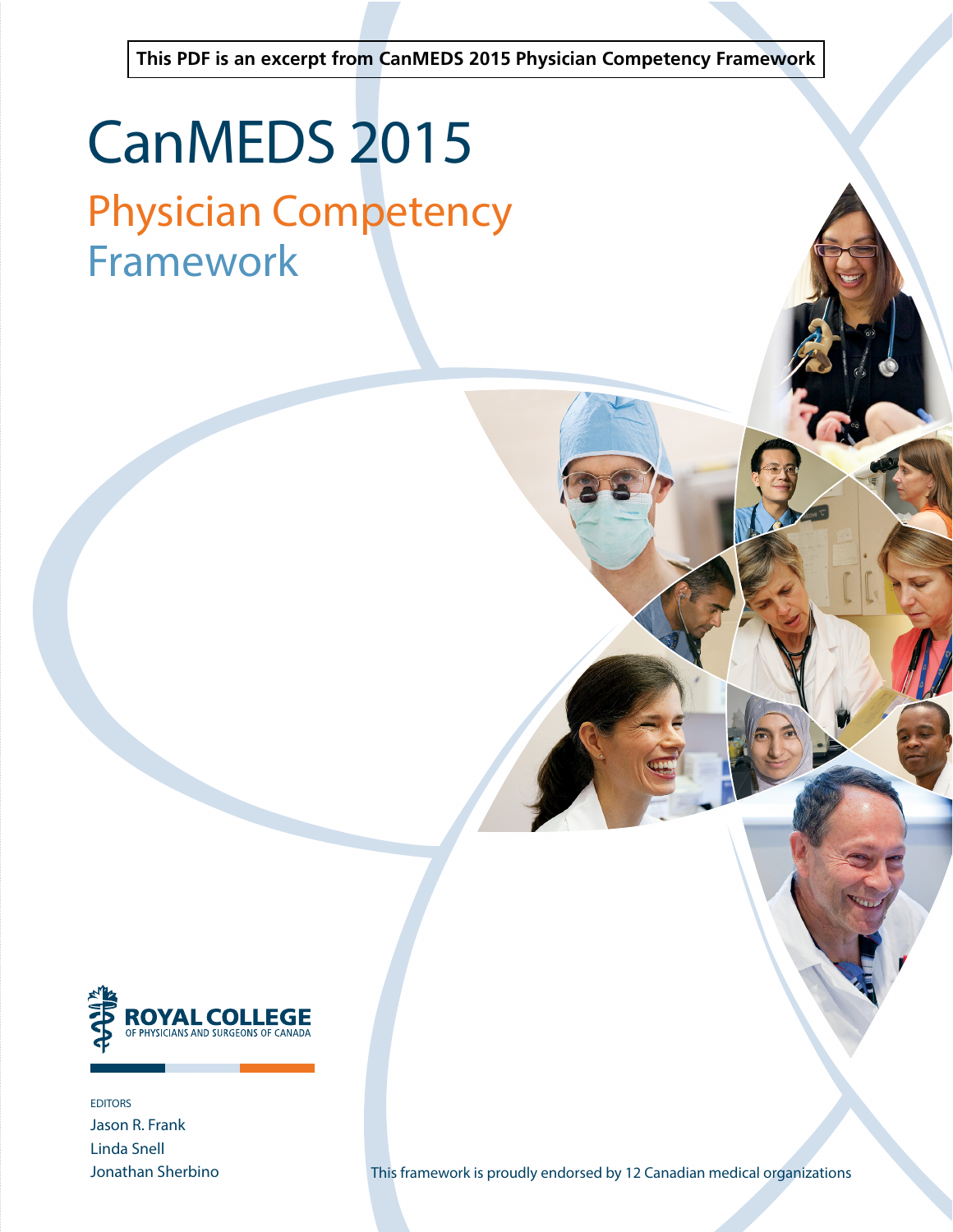#### **CanMEDS 2015 Physician Competency Framework**

Royal College of Physicians and Surgeons of Canada 774 Echo Drive Ottawa ON K1S 5N8 Canada

**TOLL FREE** 1 800-668-3740 **TEL** 613-730-8177 **FAX** 613-730-8262 **WEB** royalcollege.ca **EMAIL** canmeds@royalcollege.ca

© 2015 by the Royal College of Physicians and Surgeons of Canada.

All rights reserved. This material may be reproduced in full for educational, personal, non-commercial purposes only, with attribution to the source as noted in the next column. Written permission from the Royal College is required for all other uses, including commercial use of the CanMEDS illustrations or its framework.

Printed in Canada.

ISBN: 978-1-926588-28-5

#### **HOW TO CITE THIS DOCUMENT**

Frank JR, Snell L, Sherbino J, editors. *CanMEDS 2015 Physician Competency Framework*. Ottawa: Royal College of Physicians and Surgeons of Canada; 2015.

#### **HOW TO CITE INDIVIDUAL ROLES**

#### **Medical Expert**

Bhanji F, Lawrence K, Goldszmidt M, Walton M, Harris K, Creery D, Sherbino J, Ste-Marie L-G, Stang A. Medical Expert. In: Frank JR, Snell L, Sherbino J, editors. *CanMEDS 2015 Physician Competency Framework*. Ottawa: Royal College of Physicians and Surgeons of Canada; 2015.

#### **Communicator**

Neville A, Weston W, Martin D, Samson L, Feldman P, Wallace G, Jamoulle O, François J, Lussier M-T, Dojeiji S. Communicator. In: Frank JR, Snell L, Sherbino J, editors. *CanMEDS 2015 Physician Competency Framework*. Ottawa: Royal College of Physicians and Surgeons of Canada; 2015.

#### **Collaborator**

Richardson D, Calder L, Dean H, Glover Takahashi S, Lebel P, Maniate J, Martin D, Nasmith L, Newton C, Steinert Y. Collaborator. In: Frank JR, Snell L, Sherbino J, editors. *CanMEDS 2015 Physician Competency Framework*. Ottawa: Royal College of Physicians and Surgeons of Canada; 2015.

#### **Leader**

Dath D, Chan M-K, Anderson G, Burke A, Razack S, Lieff S, Moineau G, Chiu A, Ellison P. Leader. In: Frank JR, Snell L, Sherbino J, editors. *CanMEDS 2015 Physician Competency Framework*. Ottawa: Royal College of Physicians and Surgeons of Canada; 2015.

#### **Health Advocate**

Sherbino J, Bonnycastle D, Côté B, Flynn L, Hunter A, Ince-Cushman D, Konkin J, Oandasan I, Regehr G, Richardson D, Zigby J. Health Advocate. In: Frank JR, Snell L, Sherbino J, editors. *CanMEDS 2015 Physician Competency Framework*. Ottawa: Royal College of Physicians and Surgeons of Canada; 2015.

#### **Scholar**

Richardson D, Oswald A, Chan M-K, Lang ES, Harvey BJ, editors. Scholar. In: Frank JR, Snell L, Sherbino J, editors. *CanMEDS 2015 Physician Competency Framework*. Ottawa: Royal College of Physicians and Surgeons of Canada; 2015.

#### **Professional**

Snell L, Flynn L, Pauls M, Kearney R, Warren A, Sternszus R, Cruess R, Cruess S, Hatala R, Dupré M, Bukowskyj M, Edwards S, Cohen J, Chakravarti A, Nickell L, Wright J. Professional. In: Frank JR, Snell L, Sherbino J, editors. *CanMEDS 2015 Physician Competency Framework*. Ottawa: Royal College of Physicians and Surgeons of Canada; 2015.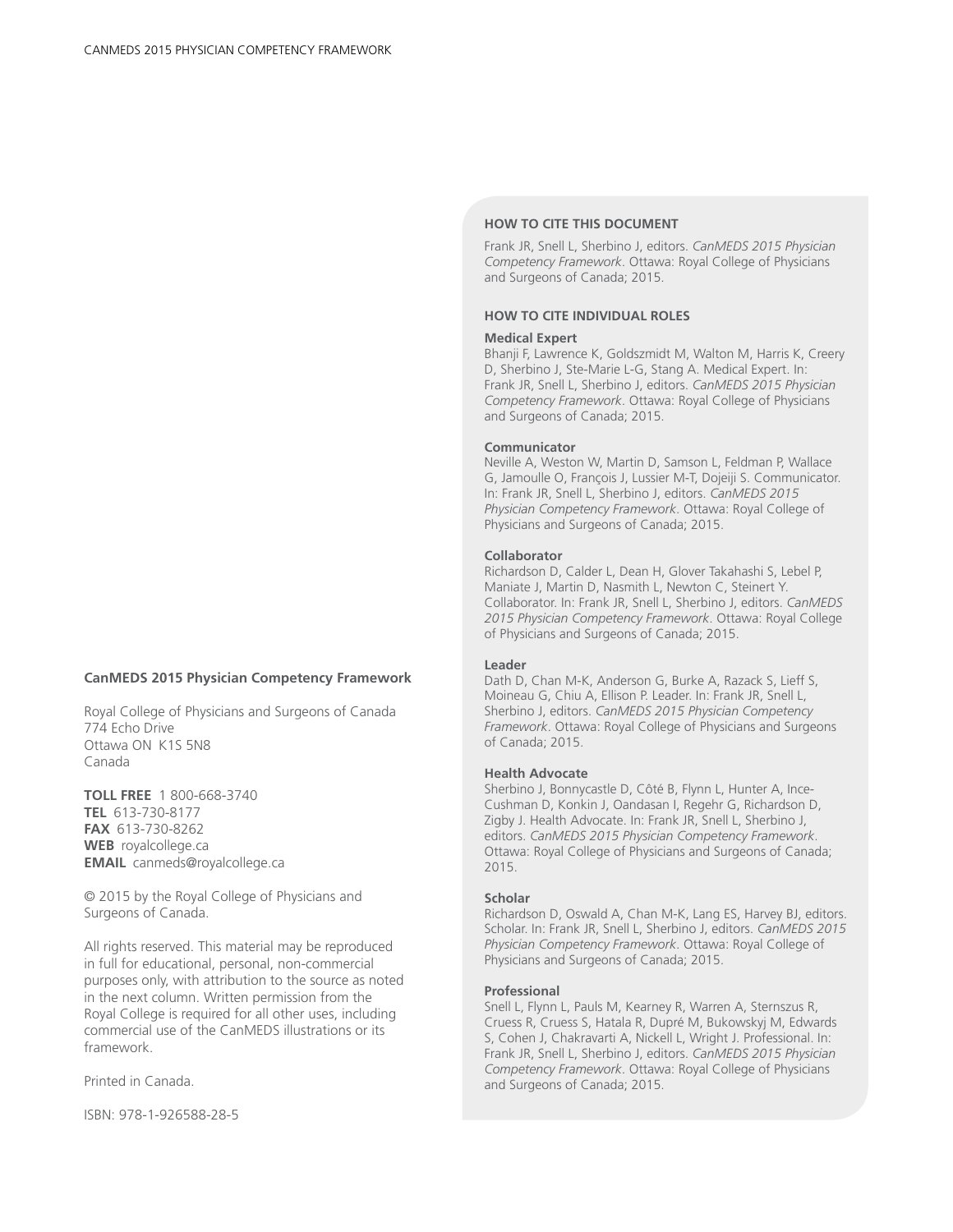# **Medical Expert**

#### **DEFINITION**

As Medical Experts, physicians integrate all of the CanMEDS Roles, applying medical knowledge, clinical skills, and professional values in their provision of high-quality and safe patient-centred care. Medical Expert is the central physician Role in the CanMEDS Framework and defines the physician's clinical scope of practice.

#### **DESCRIPTION**

As Medical Experts who provide high-quality, safe, patient-centred care, physicians draw upon an evolving body of knowledge, their clinical skills, and their professional values. They collect and interpret information, make clinical decisions, and carry out diagnostic and therapeutic interventions. They do so within their scope of practice and with an understanding of the limits of their expertise. Their decision-making is informed by best practices and research evidence, and takes into account the patient's circumstances and preferences as well as the availability of resources. Their clinical practice is up-to-date, ethical, and resourceefficient, and is conducted in collaboration with patients and their families,\* other health care professionals, and the community. The Medical Expert Role is central to the function of physicians and draws on the competencies included in the Intrinsic Roles (Communicator, Collaborator, Leader, Health Advocate, Scholar, and Professional).

#### **KEY CONCEPTS**

Agreed-upon goals of care: 2.1, 2.3, 2.4, 3.2, 4.1 Application of core clinical and biomedical sciences: 1.3 Clinical decision-making: 1.4, 1.6, 2.2 Clinical reasoning: 1.3, 1.4, 2.1, 3.1

Compassion: 1.1

Complexity, uncertainty, and ambiguity in clinical decision-making: 1.6, 2.2, 2.4, 3.2, 3.3, 3.4

Consent: 3.2

Continuity of care: 2.4, 4.1

Duty of care: 1.1, 1.5, 2.4

Integration of CanMEDS Intrinsic Roles: 1.2

Interpreting diagnostic tests: 2.2

Medical expertise: all enabling competencies

Patient-centred clinical assessment and management: 1.4, 2.2, 2.4, 3.1, 3.3, 3.4, 4.1, 5.2

Patient safety: 1.5, 3.4, 5.1, 5.2

Prioritization of professional responsibilities: 1.4, 1.5, 2.1, 3.3, 5.1

Procedural skill proficiency: 3.1, 3.3, 3.4

Quality improvement: 5.1, 5.2

Self-awareness of limits of expertise: 1.4, 3.4

Timely follow-up: 1.4, 2.2, 4.1

Working within the health care team: 1.3, 1.4, 2.1, 2.4, 3.3, 4.1, 5.1

Throughout the CanMEDS 2015 Framework and Milestones Guide, references to the patient's family are intended to include all those who are personally significant to the patient and are concerned with his or her care, including, according to the patient's circumstances, family members, partners, caregivers, legal guardians, and substitute decision-makers.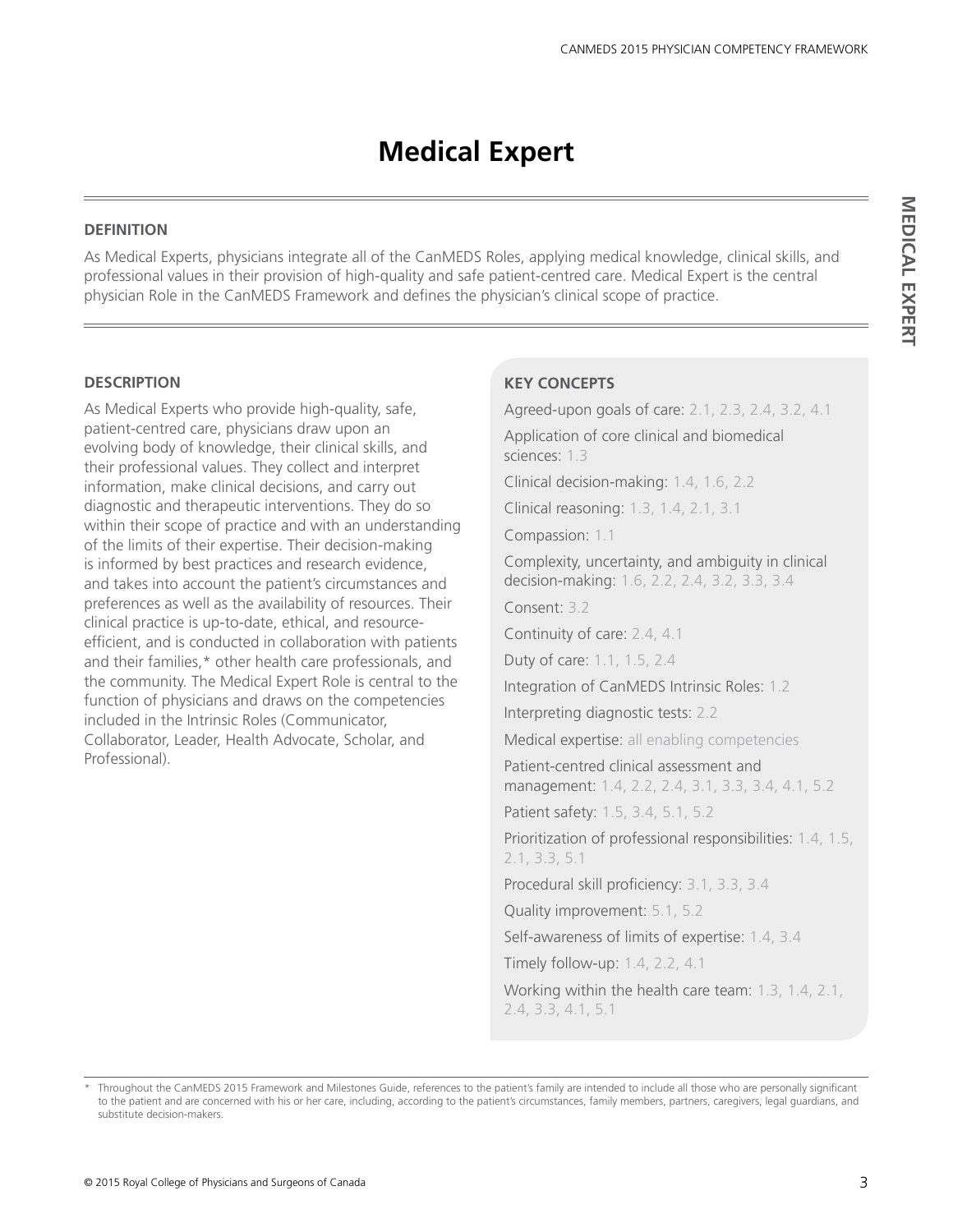#### **Key competencies**

#### **Enabling competencies**

#### **PHYSICIANS ARE ABLE TO:**

- **1. Practise medicine within their**
- **defined scope of practice and expertise**

**2. Perform a patient-centred clinical assessment and establish a** 

**3. Plan and perform procedures and therapies for the purpose of assessment and/or management** 

**4. Establish plans for ongoing care and, when appropriate, timely** 

**5. Actively contribute, as an individual and as a member of a team providing care, to the continuous improvement of health care quality** 

**consultation**

**and patient safety**

**management plan**

1.3 Apply knowledge of the clinical and biomedical sciences relevant to their discipline

1.1 Demonstrate a commitment to high-quality care of their patients

1.2 Integrate the CanMEDS Intrinsic Roles into their practice of medicine

- 1.4 Perform appropriately timed clinical assessments with recommendations that are presented in an organized manner
- 1.5 Carry out professional duties in the face of multiple, competing demands
- 1.6 Recognize and respond to the complexity, uncertainty, and ambiguity inherent in medical practice
- 2.1 Prioritize issues to be addressed in a patient encounter
	- 2.2 Elicit a history, perform a physical exam, select appropriate investigations, and interpret their results for the purpose of diagnosis and management, disease prevention, and health promotion
	- 2.3 Establish goals of care in collaboration with patients and their families, which may include slowing disease progression, treating symptoms, achieving cure, improving function, and palliation
	- 2.4 Establish a patient-centred management plan
	- 3.1 Determine the most appropriate procedures or therapies
	- 3.2 Obtain and document informed consent, explaining the risks and benefits of, and the rationale for, a proposed procedure or therapy
	- 3.3 Prioritize a procedure or therapy, taking into account clinical urgency and available resources
	- 3.4 Perform a procedure in a skilful and safe manner, adapting to unanticipated findings or changing clinical circumstances
	- 4.1 Implement a patient-centred care plan that supports ongoing care, follow-up on investigations, response to treatment, and further consultation
	- 5.1 Recognize and respond to harm from health care delivery, including patient safety incidents
	- 5.2 Adopt strategies that promote patient safety and address human and system factors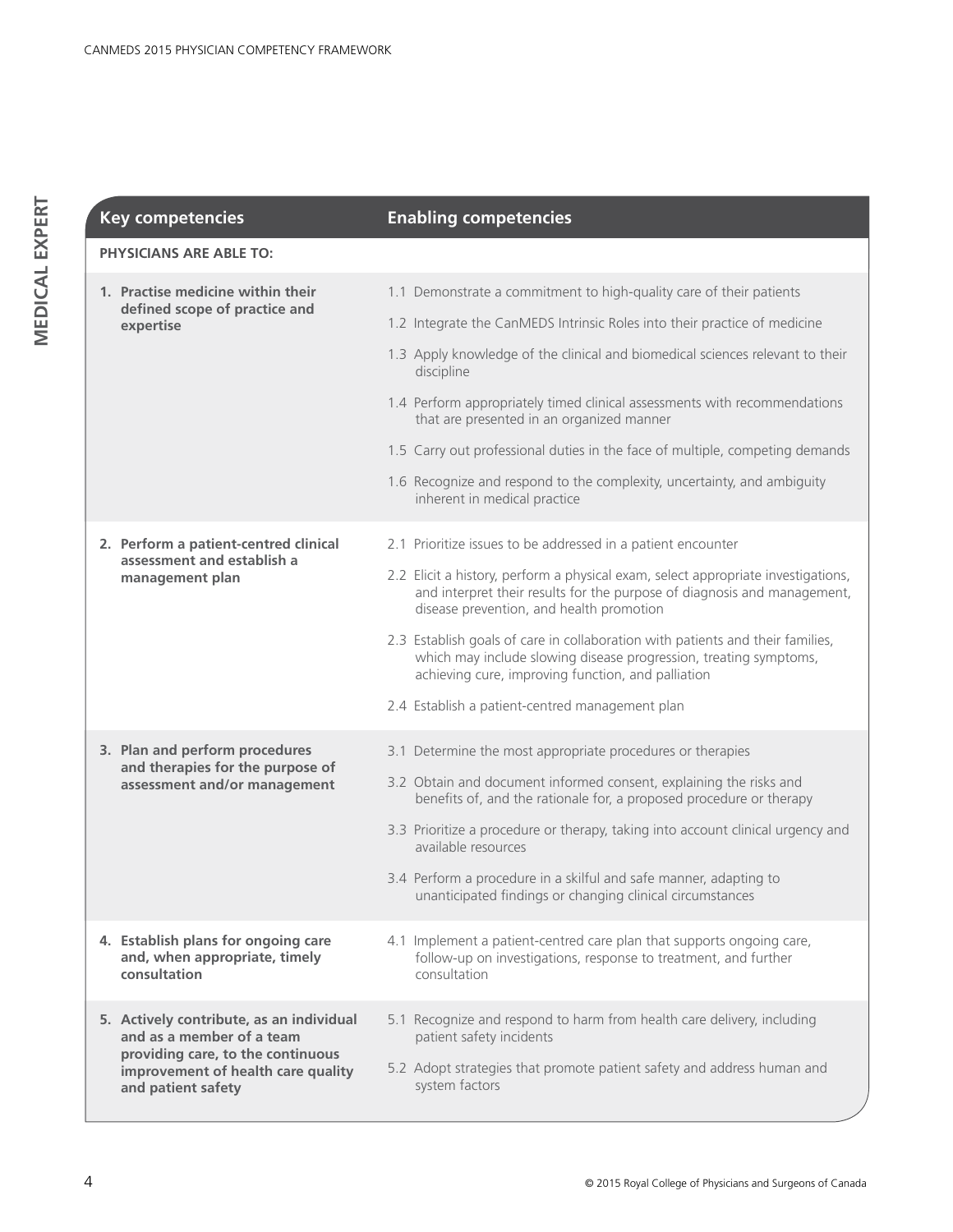## **Communicator**

#### **DEFINITION**

As Communicators, physicians form relationships with patients and their families\* that facilitate the gathering and sharing of essential information for effective health care.†

#### **DESCRIPTION**

Physicians enable patient-centred therapeutic communication by exploring the patient's symptoms, which may be suggestive of disease, and by actively listening to the patient's experience of his or her illness. Physicians explore the patient's perspective, including his or her fears, ideas about the illness, feelings about the impact of the illness, and expectations of health care and health care professionals. The physician integrates this knowledge with an understanding of the patient's context, including socio-economic status, medical history, family history, stage of life, living situation, work or school setting, and other relevant psychological and social issues. Central to a patient-centred approach is shared decision-making: finding common ground with the patient in developing a plan to address his or her medical problems and health goals in a manner that reflects the patient's needs, values, and preferences. This plan should be informed by evidence and guidelines.

Because illness affects not only patients but also their families, physicians must be able to communicate effectively with everyone involved in the patient's care.

#### **KEY CONCEPTS**

Accuracy: 2.1, 3.1, 4.2, 5.1 Active listening: 1.1, 1.3, 1.4, 1.5, 2.1, 2.2, 2.3, 4.1, 4.3 Appropriate documentation: 2.1, 5.1, 5.2, 5.3 Attention to the psychosocial aspects of illness: 1.6, 2.1, 2.2, 4.1 Breaking bad news: 1.5, 3.1 Concordance of goals and expectations: 1.6, 2.2, 3.1, 4.3 Disclosure of harmful patient safety incidents: 3.2 Effective oral and written information for patient care across different media: 5.1, 5.2, 5.3 Efficiency: 2.3, 4.2, 5.2 Eliciting and synthesizing information for patient care: 2.1, 2.2, 2.3 Empathy: 1.1, 1.2, 1.3 Ethics in the physician–patient encounter: 3.2, 5.1 Expert verbal and non-verbal communication: 1.1, 1.4 Informed consent: 2.2 Mutual understanding: 1.6, 3.1, 4.1 Patient-centred approach to communication: 1.1, 1.6, 2.1, 3.1 Privacy and confidentiality: 1.2, 5.1 Rapport: 1.4 Relational competence in interactions: 1.5 Respect for diversity: 1.1, 1.6, 2.2, 4.1 Shared decision-making: 1.6, 4.1, 4.3 Therapeutic relationships with patients and their families: 1.2, 1.3, 1.4, 1.5, 1.6 Transition in care: 5.1, 5.2, 5.3 Trust in the physician–patient relationship: 1.1, 5.2, 5.3

Throughout the CanMEDS 2015 Framework and Milestones Guide, references to the patient's family are intended to include all those who are personally significant to the patient and are concerned with his or her care, including, according to the patient's circumstances, family members, partners, caregivers, legal guardian, and substitute decision-makers.

<sup>†</sup> Note that the Communicator Role describes the abilities related to a physician–patient encounter. Other communication skills are found elsewhere in the framework, including health care team communication (Collaborator) and academic presentations (Scholar).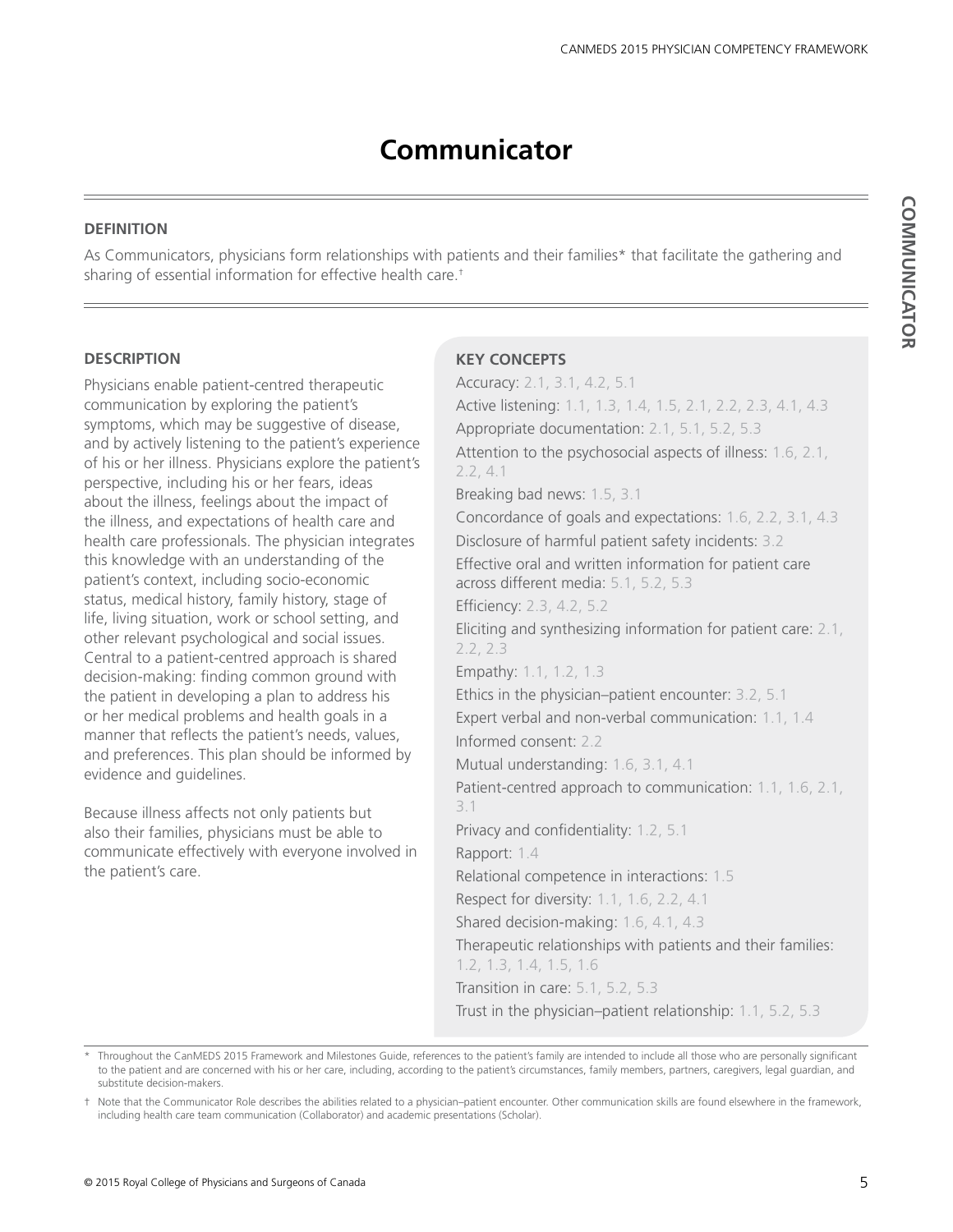## **Key competencies**

## **Enabling competencies**

#### **PHYSICIANS ARE ABLE TO:**

|  | 1. Establish professional therapeutic<br>relationships with patients and their<br>families                                                                                          | 1.1 Communicate using a patient-centred approach that encourages patient<br>trust and autonomy and is characterized by empathy, respect, and<br>compassion                                                             |
|--|-------------------------------------------------------------------------------------------------------------------------------------------------------------------------------------|------------------------------------------------------------------------------------------------------------------------------------------------------------------------------------------------------------------------|
|  |                                                                                                                                                                                     | 1.2 Optimize the physical environment for patient comfort, dignity, privacy,<br>engagement, and safety                                                                                                                 |
|  |                                                                                                                                                                                     | 1.3 Recognize when the values, biases, or perspectives of patients,<br>physicians, or other health care professionals may have an impact on the<br>quality of care, and modify the approach to the patient accordingly |
|  |                                                                                                                                                                                     | 1.4 Respond to a patient's non-verbal behaviours to enhance communication                                                                                                                                              |
|  |                                                                                                                                                                                     | 1.5 Manage disagreements and emotionally charged conversations                                                                                                                                                         |
|  |                                                                                                                                                                                     | 1.6 Adapt to the unique needs and preferences of each patient and to his or<br>her clinical condition and circumstances                                                                                                |
|  | 2. Elicit and synthesize accurate and<br>relevant information, incorporating<br>the perspectives of patients and<br>their families                                                  | 2.1 Use patient-centred interviewing skills to effectively gather relevant<br>biomedical and psychosocial information                                                                                                  |
|  |                                                                                                                                                                                     | 2.2 Provide a clear structure for and manage the flow of an entire patient<br>encounter                                                                                                                                |
|  |                                                                                                                                                                                     | 2.3 Seek and synthesize relevant information from other sources, including<br>the patient's family, with the patient's consent                                                                                         |
|  | 3. Share health care information<br>and plans with patients and their<br>families                                                                                                   | 3.1 Share information and explanations that are clear, accurate, and timely,<br>while checking for patient and family understanding                                                                                    |
|  |                                                                                                                                                                                     | 3.2 Disclose harmful patient safety incidents to patients and their families<br>accurately and appropriately                                                                                                           |
|  | 4. Engage patients and their families<br>in developing plans that reflect<br>the patient's health care needs and<br>goals                                                           | 4.1 Facilitate discussions with patients and their families in a way that is<br>respectful, non-judgmental, and culturally safe                                                                                        |
|  |                                                                                                                                                                                     | 4.2 Assist patients and their families to identify, access, and make use of<br>information and communication technologies to support their care and<br>manage their health                                             |
|  |                                                                                                                                                                                     | 4.3 Use communication skills and strategies that help patients and their<br>families make informed decisions regarding their health                                                                                    |
|  | 5. Document and share written and<br>electronic information about the<br>medical encounter to optimize<br>clinical decision-making, patient<br>safety, confidentiality, and privacy | 5.1 Document clinical encounters in an accurate, complete, timely, and<br>accessible manner, in compliance with regulatory and legal requirements                                                                      |
|  |                                                                                                                                                                                     | 5.2 Communicate effectively using a written health record, electronic medical<br>record, or other digital technology                                                                                                   |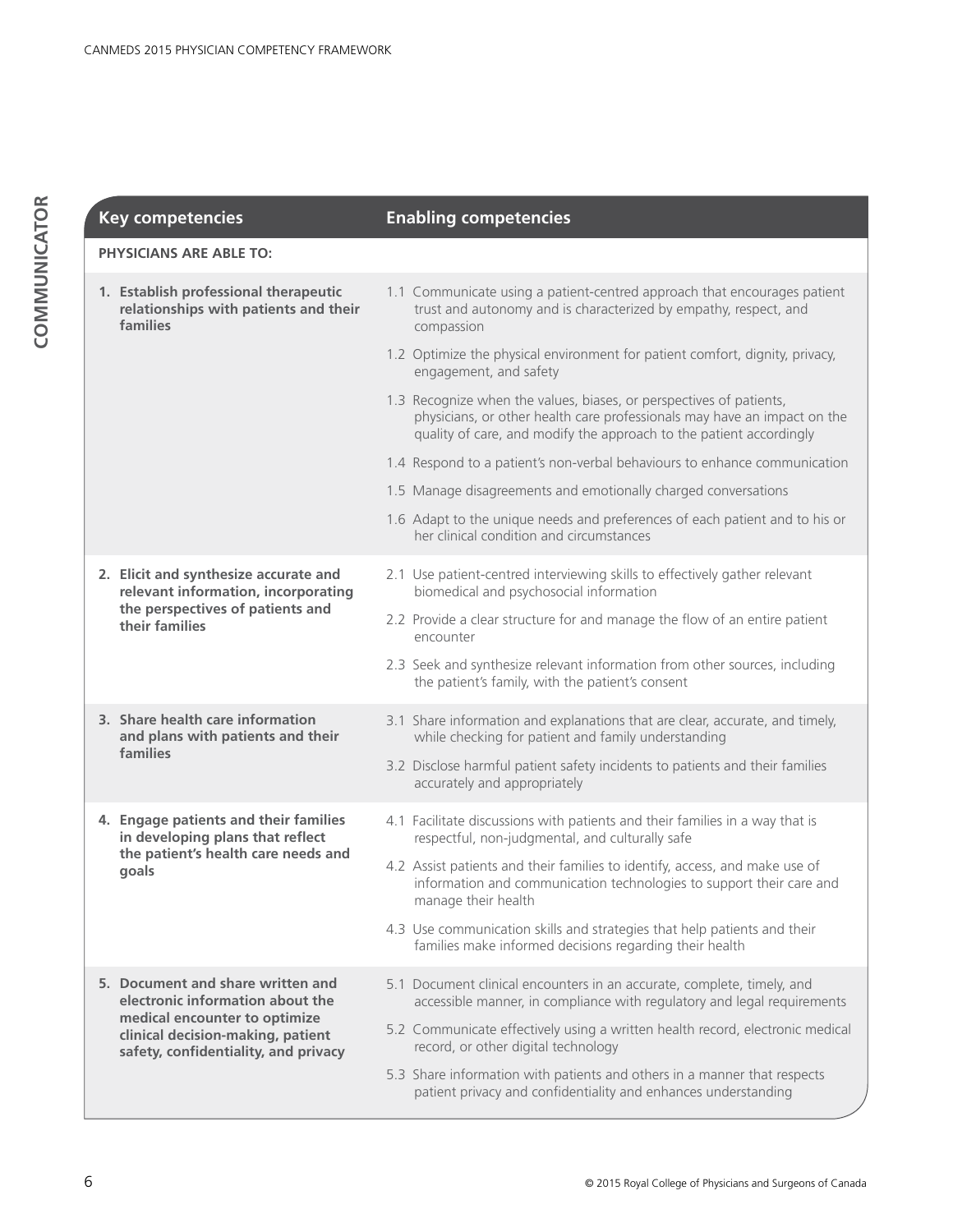# **Collaborator**

#### **DEFINITION**

As Collaborators, physicians work effectively with other health care professionals to provide safe, high-quality, patient-centred care.

#### **DESCRIPTION**

Collaboration is essential for safe, high-quality, patientcentred care, and involves patients and their families,\* physicians and other colleagues in the health care professions, community partners, and health system stakeholders.

Collaboration requires relationships based in trust, respect, and shared decision-making among a variety of individuals with complementary skills in multiple settings across the continuum of care. It involves sharing knowledge, perspectives, and responsibilities, and a willingness to learn together. This requires understanding the roles of others, pursuing common goals and outcomes, and managing differences.

Collaboration skills are broadly applicable to activities beyond clinical care, such as administration, education, advocacy, and scholarship.

#### **KEY CONCEPTS**

Collaboration with community providers: 1.1, 1.2, 1.3

Communities of practice: 1.3, 3.2

Conflict resolution, management, and prevention: 2.2

Constructive negotiation: 2.2

Effective consultation and referral: 1.2, 1.3, 3.1, 3.2

Effective health care teams: all enabling competencies

Handover: 3.1, 3.2

Interprofessional (i.e. among health care professionals) health care: all enabling competencies

Intraprofessional (i.e. among physician colleagues) health care: all enabling competencies

Recognizing one's own roles and limits: 1.2, 3.1

Relationship-centred care: all enabling competencies

Respect for other physicians and members of the health care team: 2.1, 2.2

Respecting and valuing diversity: 1.2, 2.1, 2.2

Shared decision-making: 1.3

Sharing of knowledge and information: 1.3, 3.1, 3.2

Situational awareness: 1.1, 1.2, 2.2, 3.1, 3.2

Team dynamics: 1.1, 2.2, 3.1

Transitions of care: 3.1, 3.2

Throughout the CanMEDS 2015 Framework and Milestones Guide, references to the patient's family are intended to include all those who are personally significant to the patient and are concerned with his or her care, including, according to the patient's circumstances, family members, partners, caregivers, legal guardians, and substitute decision-makers.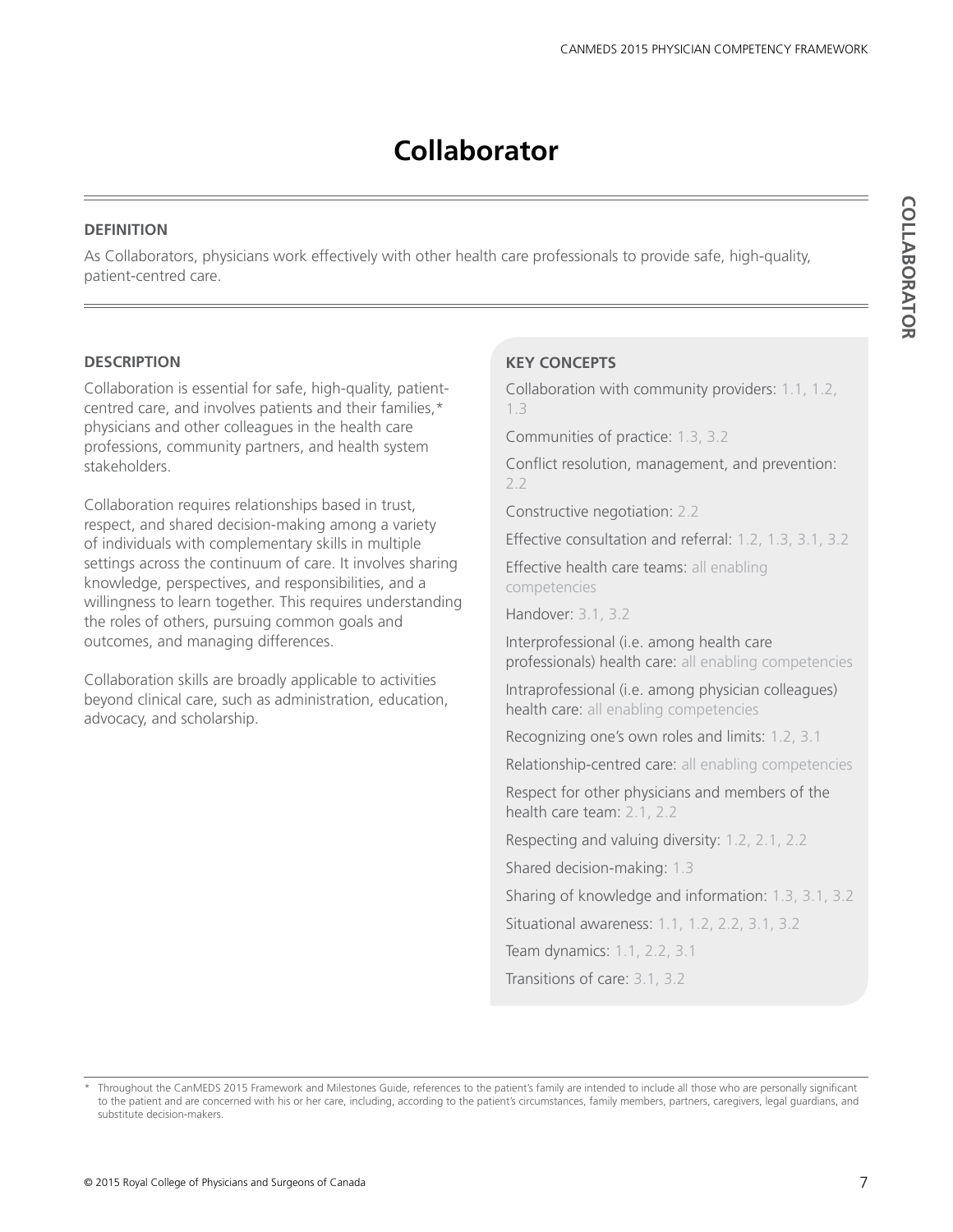#### **Key competencies**

#### **Enabling competencies**

2.1 Show respect toward collaborators

#### **PHYSICIANS ARE ABLE TO:**

- **1. Work effectively with physicians and other colleagues in the health care professions**
- 1.1 Establish and maintain positive relationships with physicians and other colleagues in the health care professions to support relationship-centred collaborative care
- 1.2 Negotiate overlapping and shared responsibilities with physicians and other colleagues in the health care professions in episodic and ongoing care
- 1.3 Engage in respectful shared decision-making with physicians and other colleagues in the health care professions
- **2. Work with physicians and other colleagues in the health care professions to promote understanding, manage differences, and resolve conflicts**
- **3. Hand over the care of a patient to another health care professional to facilitate continuity of safe patient care**
- 3.1 Determine when care should be transferred to another physician or health care professional

2.2 Implement strategies to promote understanding, manage differences, and resolve conflicts in a manner that supports a collaborative culture

3.2 Demonstrate safe handover of care, using both verbal and written communication, during a patient transition to a different health care professional, setting, or stage of care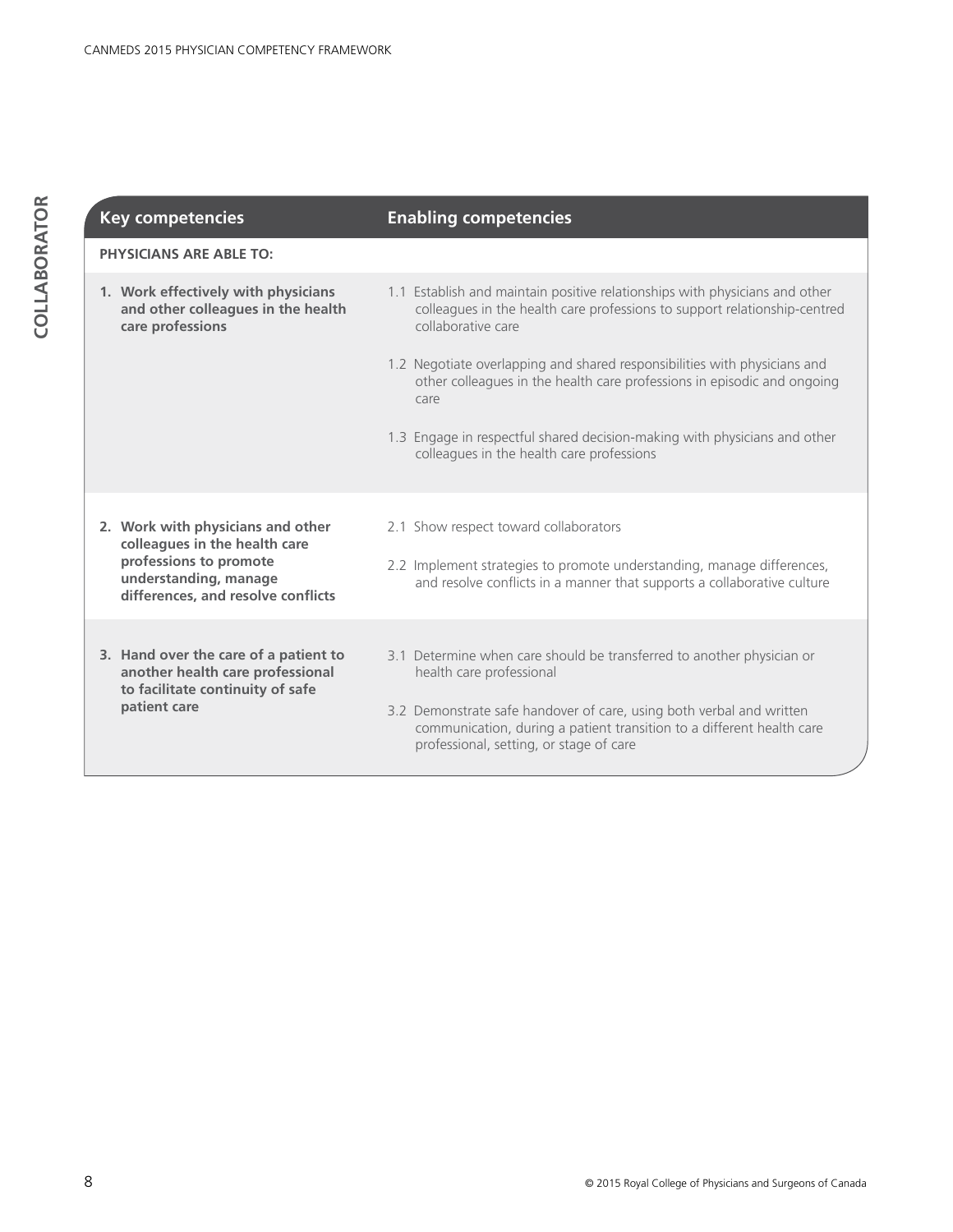#### **DEFINITION**

As Leaders, physicians engage with others to contribute to a vision of a high-quality health care system and take responsibility for the delivery of excellent patient care through their activities as clinicians, administrators, scholars, or teachers.

#### **DESCRIPTION**

The CanMEDS Leader Role describes the engagement of all physicians in shared decisionmaking for the operation and ongoing evolution of the health care system. As a societal expectation, physicians demonstrate collaborative leadership and management within the health care system. At a system level, physicians contribute to the development and delivery of continuously improving health care and engage with others in working toward this goal. Physicians integrate their personal lives with their clinical, administrative, scholarly, and teaching responsibilities. They function as individual care providers, as members of teams, and as participants and leaders in the health care system locally, regionally, nationally, and globally.

#### **KEY CONCEPTS**

Administration: 4.1, 4.2

Career development: 4.2

Complexity of systems: 1.1

Consideration of justice, efficiency, and effectiveness in the allocation of health care resources: 1.1, 1.2, 1.3, 1.4, 2.1, 2.2

Effective committee participation: 3.2

Health human resources: 2.1, 4.2

Information technology for health care: 1.4

Leading change: 1.1, 1.2, 1.3, 1.4, 2.2, 3.2

Management of personnel: 4.2

Negotiation: 3.1

Organizing, structuring, budgeting, and financing: 2.1, 2.2, 4.1, 4.2, 4.3

Personal leadership skills: 3.1, 4.1

Physician remuneration: 4.2

Physician roles and responsibilities in the health care system: 1.1, 1.2, 1.3, 1.4, 2.2, 3.2

Physicians as active participant-architects within the health care system: 1.1, 1.2, 1.3, 1.4, 3.2

Practice management to maintain a sustainable practice and physician health: 4.1, 4.2, 4.3

Priority-setting: 2.1, 3.2, 4.1

Quality improvement: 1.1, 1.2, 1.3, 1.4, 2.2, 3.2, 4.3

Stewardship: 2.1, 2.2

Supervising others: 4.2

Systems thinking: 1.1, 1.2, 1.3, 1.4, 2.1, 2.2

Time management: 4.1, 4.2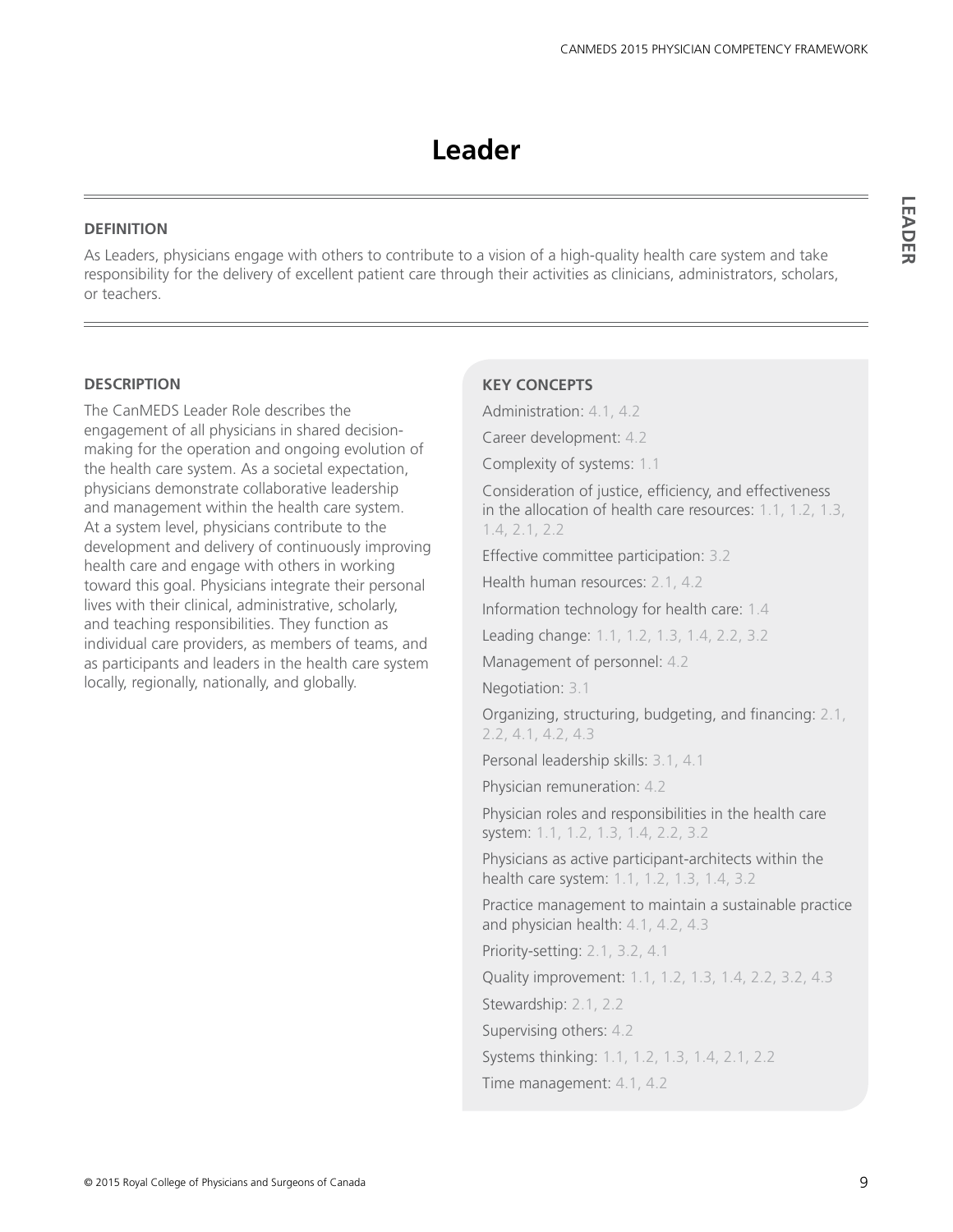| <b>Key competencies</b>                                                                             | <b>Enabling competencies</b>                                                                                                                                                                                                                                                                                                          |
|-----------------------------------------------------------------------------------------------------|---------------------------------------------------------------------------------------------------------------------------------------------------------------------------------------------------------------------------------------------------------------------------------------------------------------------------------------|
| <b>PHYSICIANS ARE ABLE TO:</b>                                                                      |                                                                                                                                                                                                                                                                                                                                       |
| 1. Contribute to the improvement<br>of health care delivery in teams,<br>organizations, and systems | 1.1 Apply the science of quality improvement to contribute to improving<br>systems of patient care<br>1.2 Contribute to a culture that promotes patient safety<br>1.3 Analyze patient safety incidents to enhance systems of care<br>1.4 Use health informatics to improve the quality of patient care and<br>optimize patient safety |
| 2. Engage in the stewardship of health<br>care resources                                            | 2.1 Allocate health care resources for optimal patient care<br>2.2 Apply evidence and management processes to achieve cost-appropriate<br>care                                                                                                                                                                                        |
| 3. Demonstrate leadership in<br>professional practice                                               | 3.1 Demonstrate leadership skills to enhance health care<br>3.2 Facilitate change in health care to enhance services and outcomes                                                                                                                                                                                                     |
| 4. Manage career planning, finances,<br>and health human resources in a<br>practice                 | 4.1 Set priorities and manage time to integrate practice and personal life<br>4.2 Manage a career and a practice<br>4.3 Implement processes to ensure personal practice improvement                                                                                                                                                   |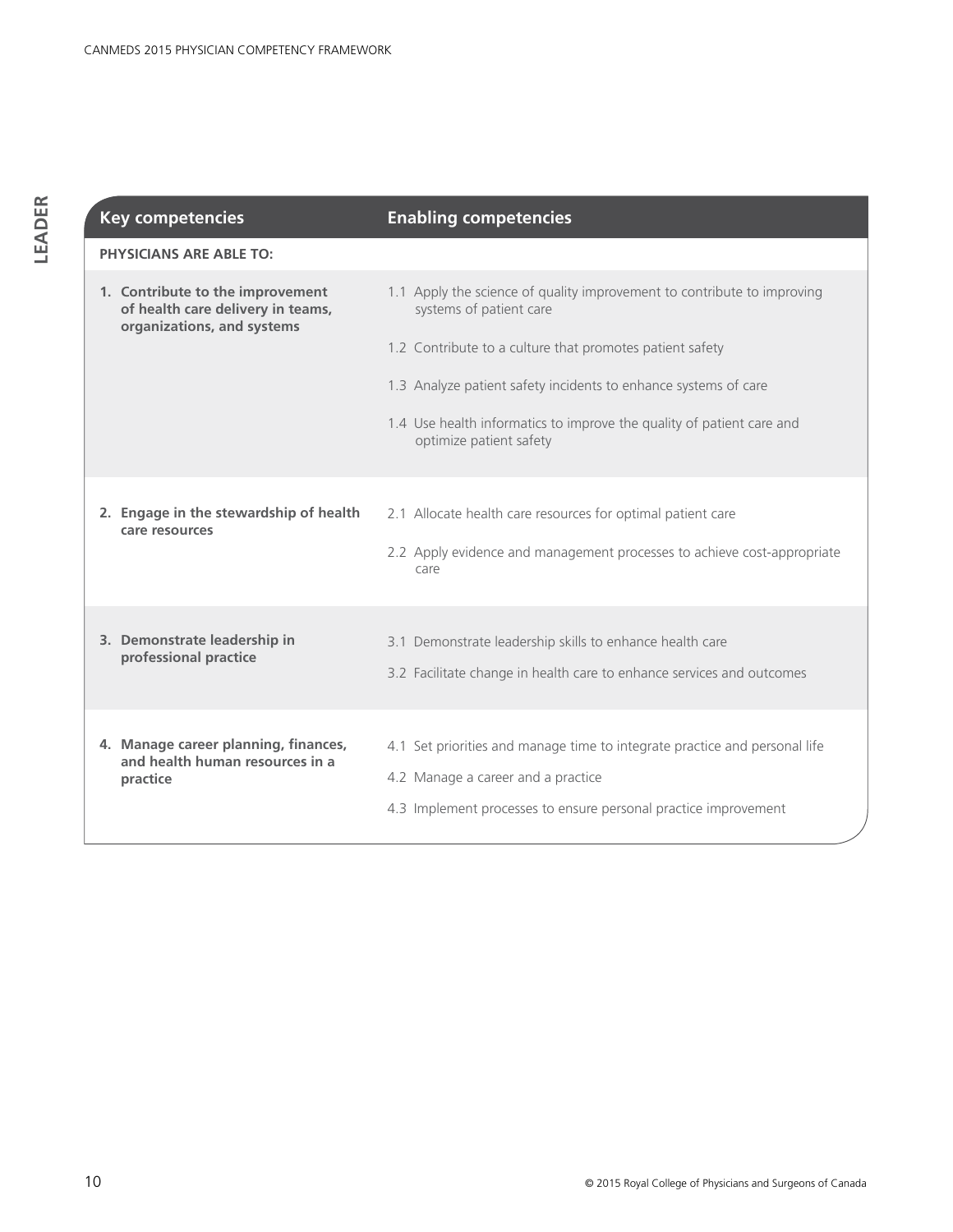# **Health Advocate**

#### **DEFINITION**

As Health Advocates, physicians contribute their expertise and influence as they work with communities or patient populations to improve health. They work with those they serve to determine and understand needs, speak on behalf of others when required, and support the mobilization of resources to effect change.

#### **DESCRIPTION**

Physicians are accountable to society and recognize their duty to contribute to efforts to improve the health and well-being of their patients, their communities, and the broader populations they serve.\* Physicians possess medical knowledge and abilities that provide unique perspectives on health. Physicians also have privileged access to patients' accounts of their experience with illness and the health care system.

Improving health is not limited to mitigating illness or trauma, but also involves disease prevention, health promotion, and health protection. Improving health also includes promoting health equity, whereby individuals and populations reach their full health potential without being disadvantaged by, for example, race, ethnicity, religion, gender, sexual orientation, age, social class, economic status, or level of education.

Physicians leverage their position to support patients in navigating the health care system and to advocate with them to access appropriate resources in a timely manner. Physicians seek to improve the quality of both their clinical practice and associated organizations by addressing the health needs of the patients, communities, or populations they serve. Physicians promote healthy communities and populations by influencing the system (or by supporting others who influence the system), both within and outside of their work environments.

Advocacy requires action. Physicians contribute their knowledge of the determinants of health to positively influence the health of the patients, communities, or populations they serve. Physicians gather information and perceptions about issues, working with patients and their families† to develop an understanding of needs and potential mechanisms to address these needs. Physicians support patients, communities, or populations to call for change, and they speak on behalf of others when needed. Physicians increase awareness about important health issues at the patient, community, or population level. They support or lead the mobilization of resources (e.g. financial, material, or human resources) on small or large scales.

Physician advocacy occurs within complex systems and thus requires the development of partnerships with patients, their families and support networks, or community agencies and organizations to influence health determinants. Advocacy often requires engaging other health care professionals, community agencies, administrators, and policy-makers.

<sup>\*</sup> In the CanMEDS 2015 Framework, a "community" is a group of people and/or patients connected to one's practice, and a "population" is a group of people and/or patients with a shared issue or characteristic.

<sup>†</sup> Throughout the CanMEDS 2015 Framework and Milestones Guide, references to the patient's family are intended to include all those who are personally significant to the patient and are concerned with his or her care, including, according to the patient's circumstances, family members, partners, caregivers, legal guardians, and substitute decision-makers.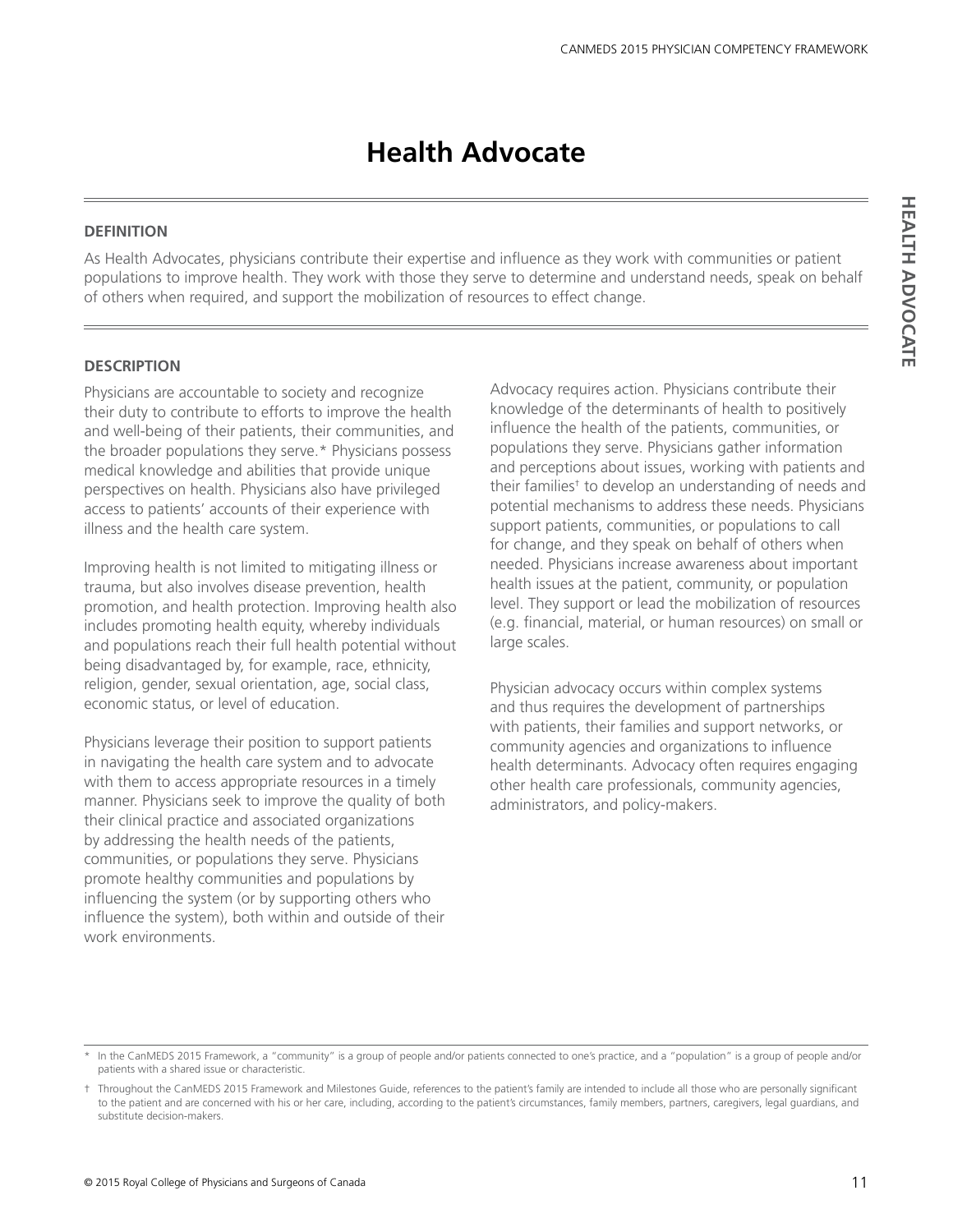#### **KEY CONCEPTS**

Adapting practice to respond to the needs of patients, communities, or populations served: 2.1, 2.2

Advocacy in partnership with patients, communities, and populations served: 1.1, 1.2, 2.1, 2.2, 2.3

Continuous quality improvement: 2.2, 2.3

Determinants of health, including psychological, biological, social, cultural, environmental, educational, and economic determinants, as well as health care system factors: 1.1, 1.3, 2.2

Disease prevention: 1.3, 2.1

Fiduciary duty: 1.1, 2.2, 2.3

Health equity: 2.2 Health promotion: 1.1, 1.2, 1.3, 2.1 Health protection: 1.3 Health system literacy: 1.1, 2.1 Mobilizing resources as needed: 1.1, 1.2, 1.3 Principles of health policy and its implications: 2.2 Potential for competing health interests of the individuals, communities, or populations served: 2.3 Responsible use of position and influence: 2.1, 2.3 Social accountability of physicians: 2.1, 2.3

| <b>Key competencies</b>                                                                                                                                           | <b>Enabling competencies</b>                                                                                                                                                                                                                                                                                                                                                |  |
|-------------------------------------------------------------------------------------------------------------------------------------------------------------------|-----------------------------------------------------------------------------------------------------------------------------------------------------------------------------------------------------------------------------------------------------------------------------------------------------------------------------------------------------------------------------|--|
| <b>PHYSICIANS ARE ABLE TO:</b>                                                                                                                                    |                                                                                                                                                                                                                                                                                                                                                                             |  |
| 1. Respond to an individual patient's<br>health needs by advocating with<br>the patient within and beyond the<br>clinical environment                             | 1.1 Work with patients to address determinants of health that affect them<br>and their access to needed health services or resources<br>1.2 Work with patients and their families to increase opportunities to adopt<br>healthy behaviours<br>1.3 Incorporate disease prevention, health promotion, and health surveillance<br>into interactions with individual patients   |  |
| 2. Respond to the needs of the<br>communities or populations they<br>serve by advocating with them for<br>system-level change in a socially<br>accountable manner | 2.1 Work with a community or population to identify the determinants of<br>health that affect them<br>2.2 Improve clinical practice by applying a process of continuous quality<br>improvement to disease prevention, health promotion, and health<br>surveillance activities<br>2.3 Contribute to a process to improve health in the community or<br>population they serve |  |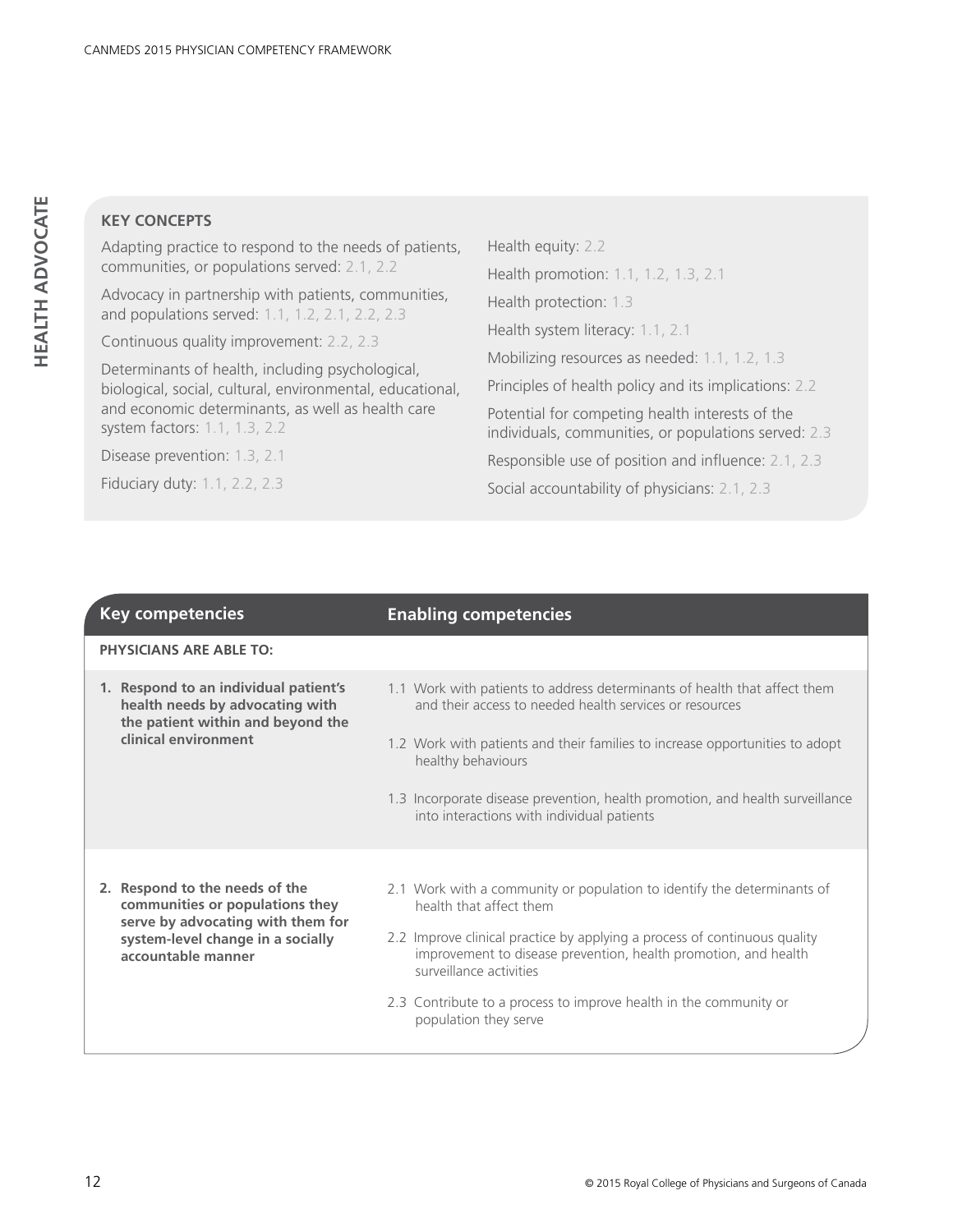substitute decision-makers.

# **Scholar**

#### **DEFINITION**

As Scholars, physicians demonstrate a lifelong commitment to excellence in practice through continuous learning and by teaching others, evaluating evidence, and contributing to scholarship.

#### **DESCRIPTION**

Physicians acquire scholarly abilities to enhance practice and advance health care. Physicians pursue excellence by continually evaluating the processes and outcomes of their daily work, sharing and comparing their work with that of others, and actively seeking feedback in the interest of quality and patient safety. Using multiple ways of learning, they strive to meet the needs of individual patients and their families\* and of the health care system.

Physicians strive to master their domains of expertise and to share their knowledge. As lifelong learners, they implement a planned approach to learning in order to improve in each CanMEDS Role. They recognize the need to continually learn and to model the practice of lifelong learning for others. As teachers they facilitate, individually and through teams, the education of students and physicians in training, colleagues, co-workers, the public, and others.

Physicians are able to identify pertinent evidence, evaluate it using specific criteria, and apply it in their practice and scholarly activities. Through their engagement in evidence-informed and shared decision-making, they recognize uncertainty in practice and formulate questions to address knowledge gaps. Using skills in navigating information resources, they identify evidence syntheses that are relevant to these questions and arrive at clinical decisions that are informed by evidence while taking patient values and preferences into account.

Finally, physicians' scholarly abilities allow them to contribute to the application, dissemination, translation, and creation of knowledge and practices applicable to health and health care.

#### **KEY CONCEPTS Lifelong learning**

Collaborative learning: 1.3 Communities of practice: 1.3 Patient safety: 1.3 Performance assessment: 1.2 Personal learning plan: 1.1 Quality improvement: 1.1, 1.2, 1.3 Reflection on practice: 1.2 Seeking feedback: 1.2 Self-improvement: 1.1, 1.2, 1.3

#### **Teacher**

\* Throughout the CanMEDS 2015 Framework and Milestones Guide, references to the patient's family are intended to include all those who are personally significant to the patient and are concerned with his or her care, including, according to the patient's circumstances, family members, partners, caregivers, legal guardians, and

Faculty, rotation, and program evaluation: 2.5, 2.6 Formal and informal curricula: 2.1 Hidden curriculum: 2.1 Learner assessment: 2.5, 2.6 Learning outcomes: 2.4, 2.5, 2.6 Mentoring: 2.2, 2.5 Needs assessment: 2.4 Optimization of the learning environment: 2.2 Principles of assessment: 2.6 Providing feedback: 2.5, 2.6 Role-modelling: 2.1, 2.5 Supervision and graded responsibility: 2.3 Teaching and learning: 2.2, 2.4, 2.5

#### **Evidence-informed decision-making**

Effect size: 3.3, 3.4 Evidence-based medicine: 3.1, 3.2, 3.3, 3.4 Evidence synthesis: 3.2, 3.3 External validity: 3.3 Generalizability: 3.3 Information literacy: 3.2 Internal validity: 3.3 Knowledge gaps: 3.1 Knowledge translation: 3.3, 3.4 Quality-appraised evidencealerting services: 3.2, 3.4 Recognizing bias in research: 3.3 Structured critical appraisal: 3.3 Uncertainty in practice: 3.1 **Research** Conflict of interest: 4.2, 4.5 Confidentiality: 4.1, 4.2 Informed consent: 4.1 Research: 4.1, 4.2, 4.3, 4.5 Research ethics: 4.2 Research methods: 4.4 Scholarly inquiry: 4.1, 4.2, 4.4, 4.5

Scholarship: 4.1, 4.2 Scientific principles: 4.1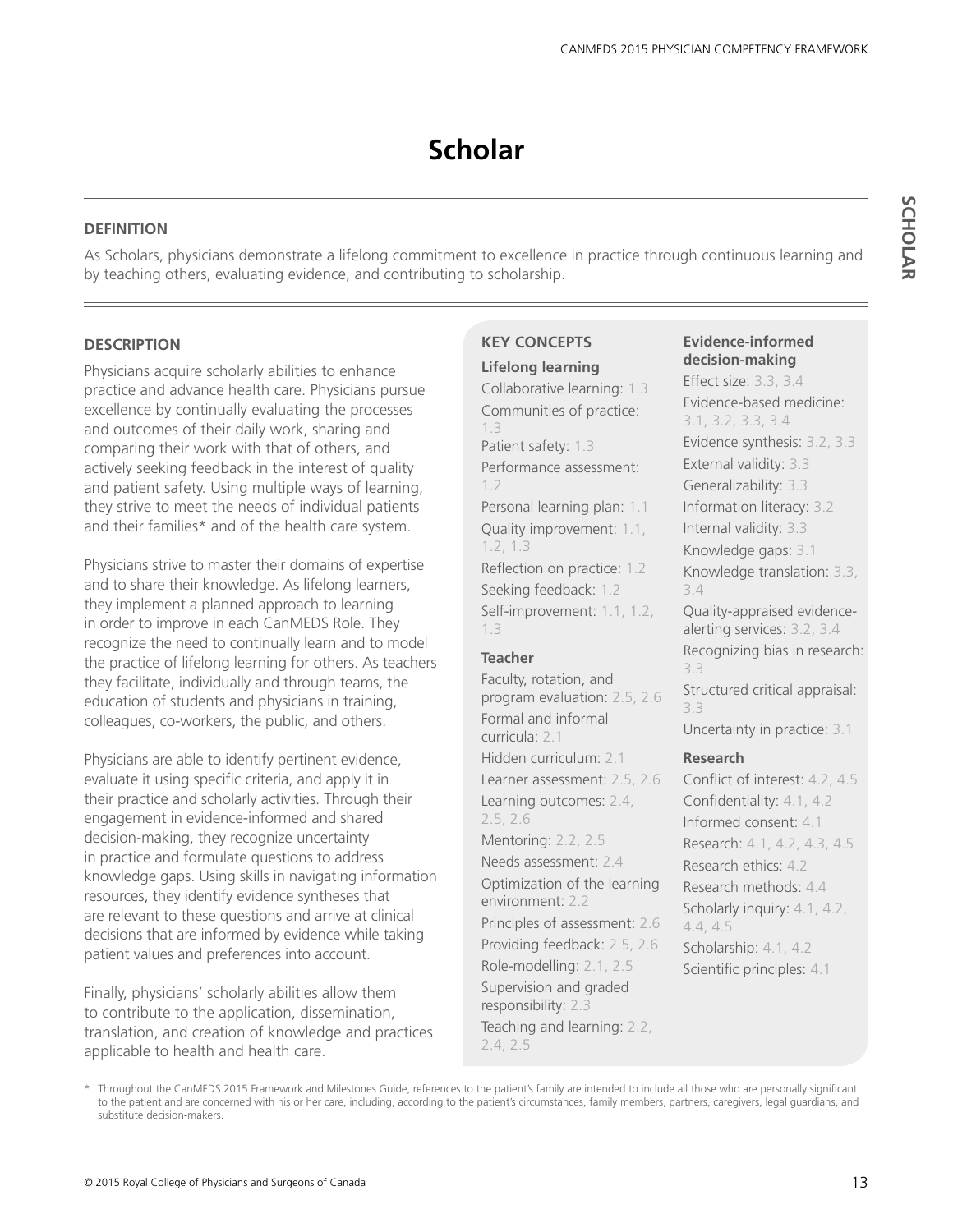| <b>Key competencies</b>                                                          | <b>Enabling competencies</b>                                                                                                                                                              |  |  |  |  |
|----------------------------------------------------------------------------------|-------------------------------------------------------------------------------------------------------------------------------------------------------------------------------------------|--|--|--|--|
| PHYSICIANS ARE ABLE TO:                                                          |                                                                                                                                                                                           |  |  |  |  |
| 1. Engage in the continuous<br>enhancement of their professional                 | 1.1 Develop, implement, monitor, and revise a personal learning plan to<br>enhance professional practice                                                                                  |  |  |  |  |
| activities through ongoing<br>learning                                           | 1.2 Identify opportunities for learning and improvement by regularly<br>reflecting on and assessing their performance using various internal and<br>external data sources                 |  |  |  |  |
|                                                                                  | 1.3 Engage in collaborative learning to continuously improve personal<br>practice and contribute to collective improvements in practice                                                   |  |  |  |  |
| 2. Teach students, residents, the public,<br>and other health care professionals | 2.1 Recognize the influence of role-modelling and the impact of the formal,<br>informal, and hidden curriculum on learners                                                                |  |  |  |  |
|                                                                                  | 2.2 Promote a safe learning environment                                                                                                                                                   |  |  |  |  |
|                                                                                  | 2.3 Ensure patient safety is maintained when learners are involved                                                                                                                        |  |  |  |  |
|                                                                                  | 2.4 Plan and deliver a learning activity                                                                                                                                                  |  |  |  |  |
|                                                                                  | 2.5 Provide feedback to enhance learning and performance                                                                                                                                  |  |  |  |  |
|                                                                                  | 2.6 Assess and evaluate learners, teachers, and programs in an educationally<br>appropriate manner                                                                                        |  |  |  |  |
| 3. Integrate best available evidence<br>into practice                            | 3.1 Recognize practice uncertainty and knowledge gaps in clinical and other<br>professional encounters and generate focused questions that address<br>them                                |  |  |  |  |
|                                                                                  | 3.2 Identify, select, and navigate pre-appraised resources                                                                                                                                |  |  |  |  |
|                                                                                  | 3.3 Critically evaluate the integrity, reliability, and applicability of health-<br>related research and literature                                                                       |  |  |  |  |
|                                                                                  | 3.4 Integrate evidence into decision-making in their practice                                                                                                                             |  |  |  |  |
| 4. Contribute to the creation and<br>dissemination of knowledge and              | 4.1 Demonstrate an understanding of the scientific principles of research and<br>scholarly inquiry and the role of research evidence in health care                                       |  |  |  |  |
| practices applicable to health                                                   | 4.2 Identify ethical principles for research and incorporate them into<br>obtaining informed consent, considering potential harms and benefits,<br>and considering vulnerable populations |  |  |  |  |
|                                                                                  | 4.3 Contribute to the work of a research program                                                                                                                                          |  |  |  |  |
|                                                                                  | 4.4 Pose questions amenable to scholarly inquiry and select appropriate<br>methods to address them                                                                                        |  |  |  |  |
|                                                                                  | 4.5 Summarize and communicate to professional and lay audiences,<br>including patients and their families, the findings of relevant research<br>and scholarly inquiry                     |  |  |  |  |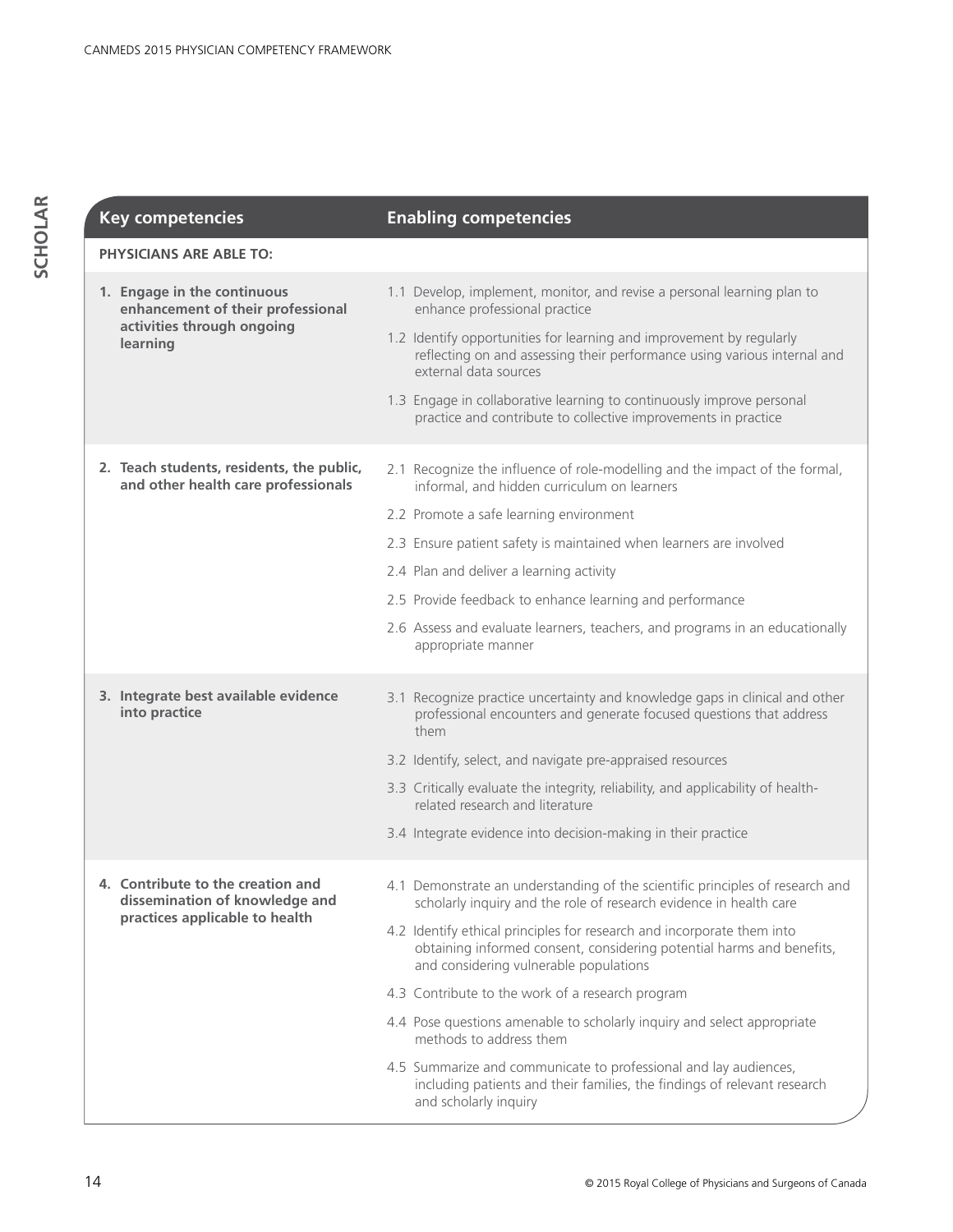#### **DEFINITION**

As Professionals, physicians are committed to the health and well-being of individual patients and society through ethical practice, high personal standards of behaviour, accountability to the profession and society, physician-led regulation, and maintenance of personal health.

#### **DESCRIPTION**\*

Physicians serve an essential societal role as professionals dedicated to the health and care of others. Their work requires mastery of the art, science, and practice of medicine. A physician's professional identity is central to this Role. The Professional Role reflects contemporary society's expectations of physicians, which include clinical competence, a commitment to ongoing professional development, promotion of the public good, adherence to ethical standards, and values such as integrity, honesty, altruism, humility, respect

#### **KEY CONCEPTS**

Professional identity: 1.1, 4.1, 4.2

#### **Commitment to patients**

Altruism: 1.1

Bioethical principles and theories: 1.3

Commitment to excellence in clinical practice and mastery of the discipline: 1.2

Compassion and caring: 1.1

Confidentiality and its limits: 1.1, 1.5

Disclosure of physician limitations that affect care: 1.1

Commitment to the promotion of the public good in

Insight: 1.1, 1.3, 1.4, 2.1

Integrity and honesty: 1.1

Moral and ethical behaviour: 1.1, 1.3

Professional boundaries: 1.1

Respect for diversity: 1.1

#### **Commitment to society**

health care: 2.1, 2.2

for diversity, and transparency with respect to potential conflicts of interest. It is also recognized that, to provide optimal patient care, physicians must take responsibility for their own health and well-being and that of their colleagues. Professionalism is the basis of the implicit contract between society and the medical profession, granting the privilege of physician-led regulation with the understanding that physicians are accountable to those served, to society, to their profession, and to themselves.

Social accountability: 2.1, 2.2

Social contract in health care: 2.1, 2.2

Societal expectations of physicians and the profession: 2.1, 2.2

#### **Commitment to the profession**

Accountability to professional regulatory authorities: 3.1

Codes of ethics: 3.1

Commitment to patient safety and quality improvement: 2.1, 4.1

Commitment to professional standards: 3.1

Conflicts of interest (personal, financial, administrative, etc.): 1.4

Medico-legal frameworks governing practice: 3.1, 3.3

Responsibility to the profession, including obligations of peer assessment, mentorship, collegiality, and support: 3.2, 3.3, 4.3

The Role description draws from Cruess SR, Johnston S, Cruess RL. "Profession": a working definition for medical educators. Teach Learn Med. 2004;16(1):74-6 and from Cruess SR, Cruess RL. Professionalism and medicine's social contract with society. *Virtual Mentor.* 2004;6(4).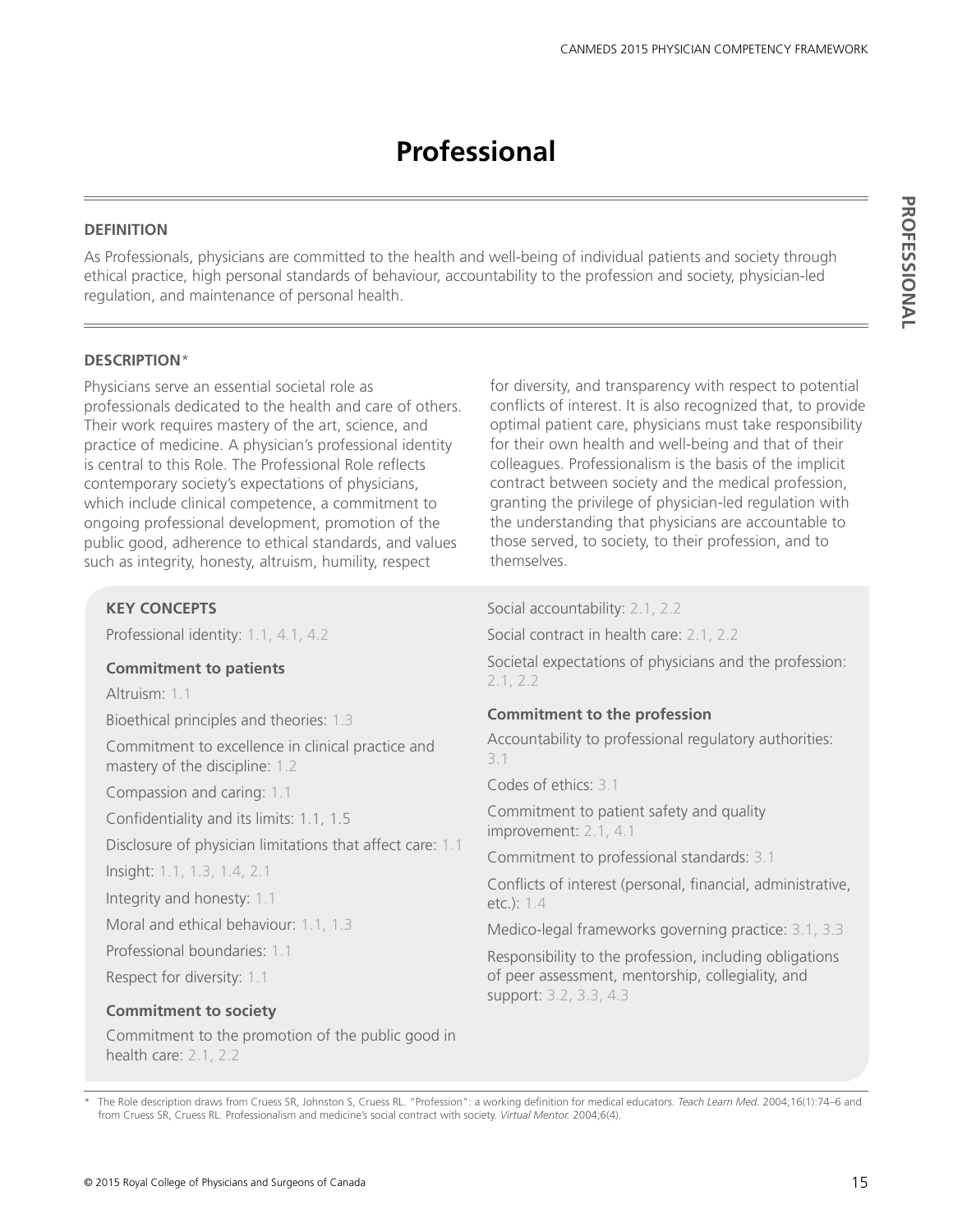#### **Commitment to self**

Applied capacity for self-regulation, including the assessment and monitoring of one's thoughts, behaviours, emotions, and attention for optimal performance and well-being: 4.1

Career development and career transitions: 4.1, 4.2

Commitment to disclosure of harmful patient safety incidents, including those resulting from medical error, and their impact: 4.2, 4.3

Mindful and reflective approach to practice: 4.2

Resilience for sustainable practice: 4.2

Responsibility to self, including personal care, in order to serve others: 4.1

#### **Key competencies**

#### **Enabling competencies**

#### **PHYSICIANS ARE ABLE TO:**

| 1. Demonstrate a commitment to<br>patients by applying best practices<br>and adhering to high ethical<br>standards            | 1.1 Exhibit appropriate professional behaviours and relationships in<br>all aspects of practice, demonstrating honesty, integrity, humility,<br>commitment, compassion, respect, altruism, respect for diversity, and<br>maintenance of confidentiality |
|-------------------------------------------------------------------------------------------------------------------------------|---------------------------------------------------------------------------------------------------------------------------------------------------------------------------------------------------------------------------------------------------------|
|                                                                                                                               | 1.2 Demonstrate a commitment to excellence in all aspects of practice                                                                                                                                                                                   |
|                                                                                                                               | 1.3 Recognize and respond to ethical issues encountered in practice                                                                                                                                                                                     |
|                                                                                                                               | 1.4 Recognize and manage conflicts of interest                                                                                                                                                                                                          |
|                                                                                                                               | 1.5 Exhibit professional behaviours in the use of technology-enabled<br>communication                                                                                                                                                                   |
| 2. Demonstrate a commitment<br>to society by recognizing and<br>responding to societal expectations<br>in health care         | 2.1 Demonstrate accountability to patients, society, and the profession by<br>responding to societal expectations of physicians<br>2.2 Demonstrate a commitment to patient safety and quality improvement                                               |
| 3. Demonstrate a commitment to the<br>profession by adhering to standards<br>and participating in physician-led<br>regulation | 3.1 Fulfill and adhere to the professional and ethical codes, standards of<br>practice, and laws governing practice                                                                                                                                     |
|                                                                                                                               | 3.2 Recognize and respond to unprofessional and unethical behaviours in<br>physicians and other colleagues in the health care professions                                                                                                               |
|                                                                                                                               | 3.3 Participate in peer assessment and standard-setting                                                                                                                                                                                                 |
| 4. Demonstrate a commitment to<br>physician health and well-being to<br>foster optimal patient care                           | 4.1 Exhibit self-awareness and manage influences on personal well-being<br>and professional performance                                                                                                                                                 |
|                                                                                                                               | 4.2 Manage personal and professional demands for a sustainable practice<br>throughout the physician life cycle                                                                                                                                          |
|                                                                                                                               | 4.3 Promote a culture that recognizes, supports, and responds effectively to<br>colleagues in need                                                                                                                                                      |